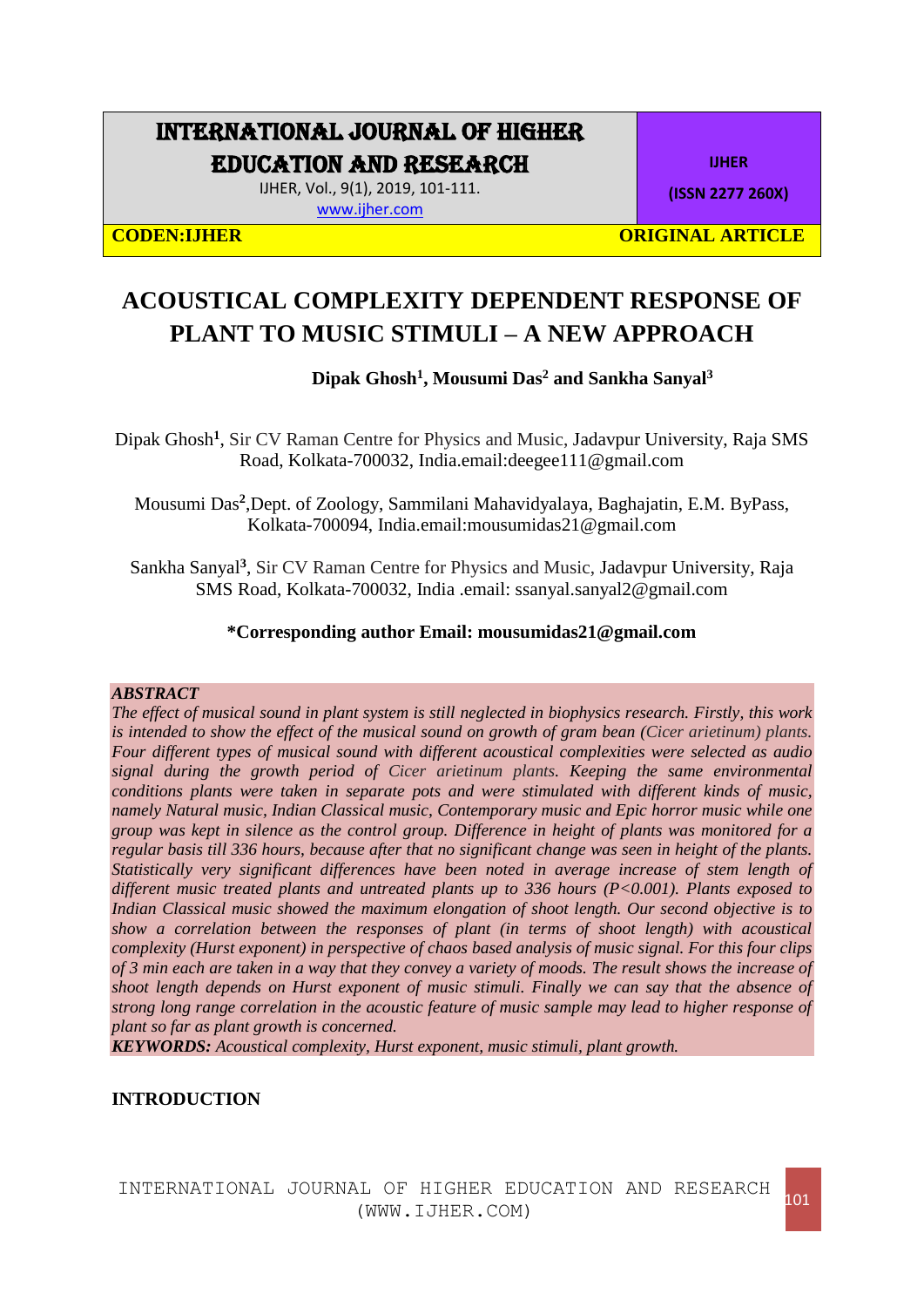It is well known from the work of Sir Jagadis Chandra Bose (1902 and 1926), an Indian plant physiologist and physicist, that plants react to the attitude with which they were nurtured and plants are sensitive to factors in the external environment, such as light, cold, heat, and noise. If plants respond to the ways it is nurtured and have several sensory perceptions, then how do they respond to sound waves and the vibrations created by musical sounds? After pioneering work of Sir J. C. Bose, very little research has been conducted on how music effects plant growth. Ponniah and Singh (1955) were two of the pioneers in this kind of work. As a source of music they play violin pieces to plants and observe the plant growth. Hicks (1993) shows that the music treated plants sprouted faster and were greener with thicker stems than the silent plants. Creath and Schwartz (2004)shows musical sound plays an important role on the number of seeds sprouted to untreated control. Ramaswamy and Chivukula (2014) uses music as stimulation for improving *Rosa chinensis* flower production.

The physics of music is as interesting because of its aesthetic beauty as well as its ability to convey a variety of moods through its rendition. Music signals show a chaotic, self-similar (Fractal), and generally, non-linear behaviour. Therefore, the analysis of music using linear and deterministic frameworks seems not to be useful. According to Voss and Clarke (1975), Kumar and Mullic(1996) and Sengupta *et al*., (2001and2010)non-linear dynamical modelling clearly indicates the relevance of non-deterministic or chaotic approaches in understanding the speech or music signals. Fractal analysis is a good technique to obtain the power exponent that defines the scale invariant structure of the whole signals.

Fractal analysis of audio signals was first performed by Voss and Clarke (1975). Music time series signals are non-stationary in nature and the methods like Detrended Fluctuation Analysis (DFA) which are known for its robustness against non-stationarity is very useful. DFA was first used by Peng*et al.* (1994) to determine the long range correlations present in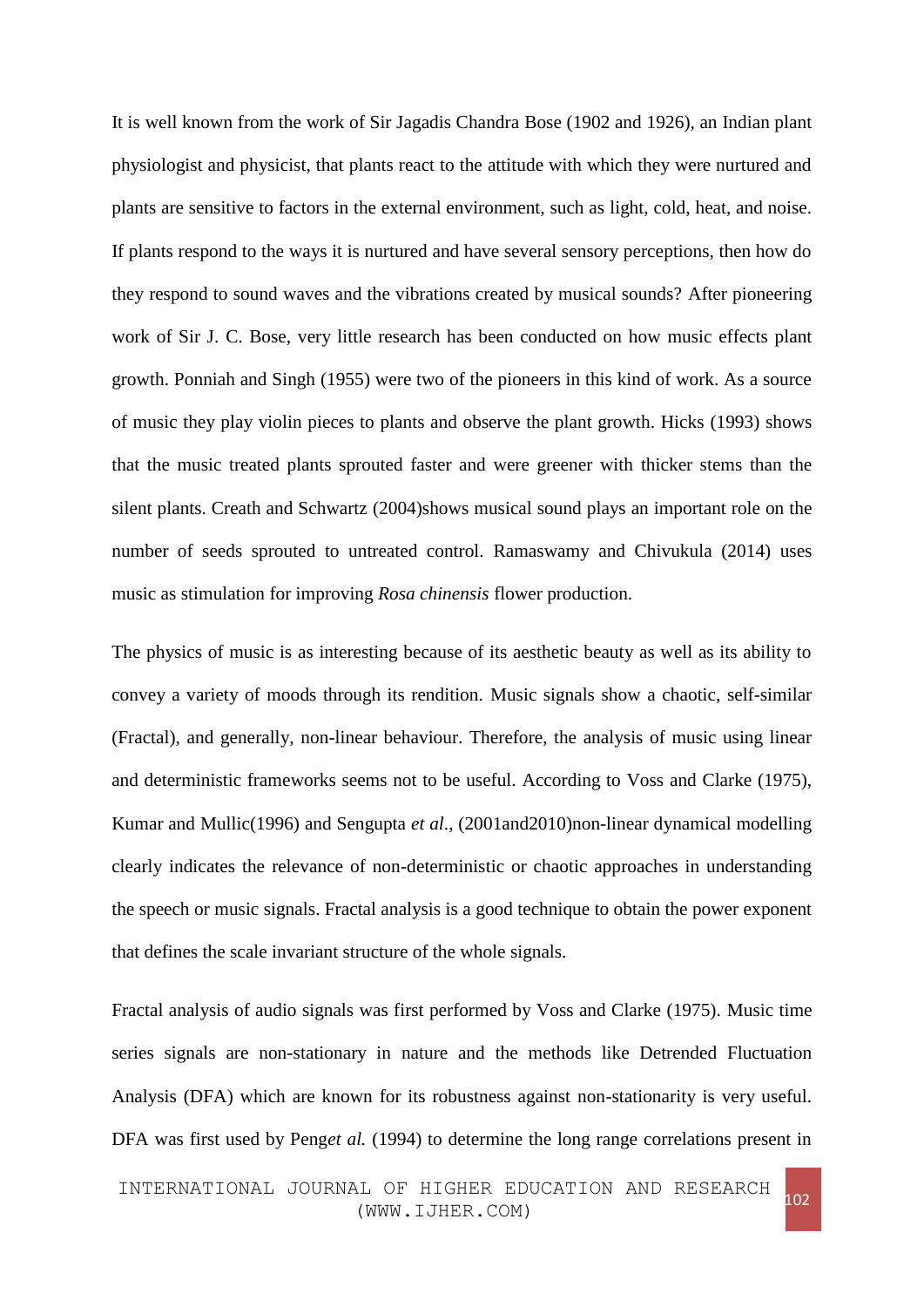DNA nucleotides. The utility of using this technique is that we can classify the genre of musical stimuli with the help of a single DFA scaling exponent 'α' which gives an estimate of the amount of long-range correlations present in the time series data.

## **OBJECTIVE**

The primary objective of the present study is to see the effect of the different kind of musical stimuli on growth of gram (*Cicer arietinum*) plants. Our second objective is to show a correlation between the responses of plant (in terms of shoot length) with acoustical complexity (Hurst exponent) in perspective of chaos based analysis of music signal.

## **MATERIALS AND METHODS**

#### **Experiments on plant**

For our experiment, gram (*Cicer arietinum*) has been used, because gram is widely consumed in India and due to its relatively short life cycle, it helps to do more repetitive experiments during the whole study. To understand the effects of musical sound on growth of plants, four different types of music were used to *Cicer arietinum* plants as audio signal during the growth period. For this experiment 100 *Cicer arietinum* fully germinated seeds with root and shoot portion pierced out from seed coat were taken and potted at equal depth of 2/3th inch inside the soil. All the pots were of similar size with equal amount of mud. Plants were taken in five separate pots taking 20 plants in each group and four were subjected to one of the following types of music- Natural music, Indian Classical music, Contemporary music and Epic horror music, and one group were kept in silence as the control group. The duration and time of music exposure was 3 hours in the early morning between 5:30-8:30 AM and 2 hours in the evening between 4:30-6:30 PM for a period of 336 hours. The environmental conditions were same for all the set of plants. The pieces of music and volume of the pieces remain constant throughout the whole experiment period. The height of plants

INTERNATIONAL JOURNAL OF HIGHER EDUCATION AND RESEARCH (WWW.IJHER.COM) (WWW.IJHER.COM)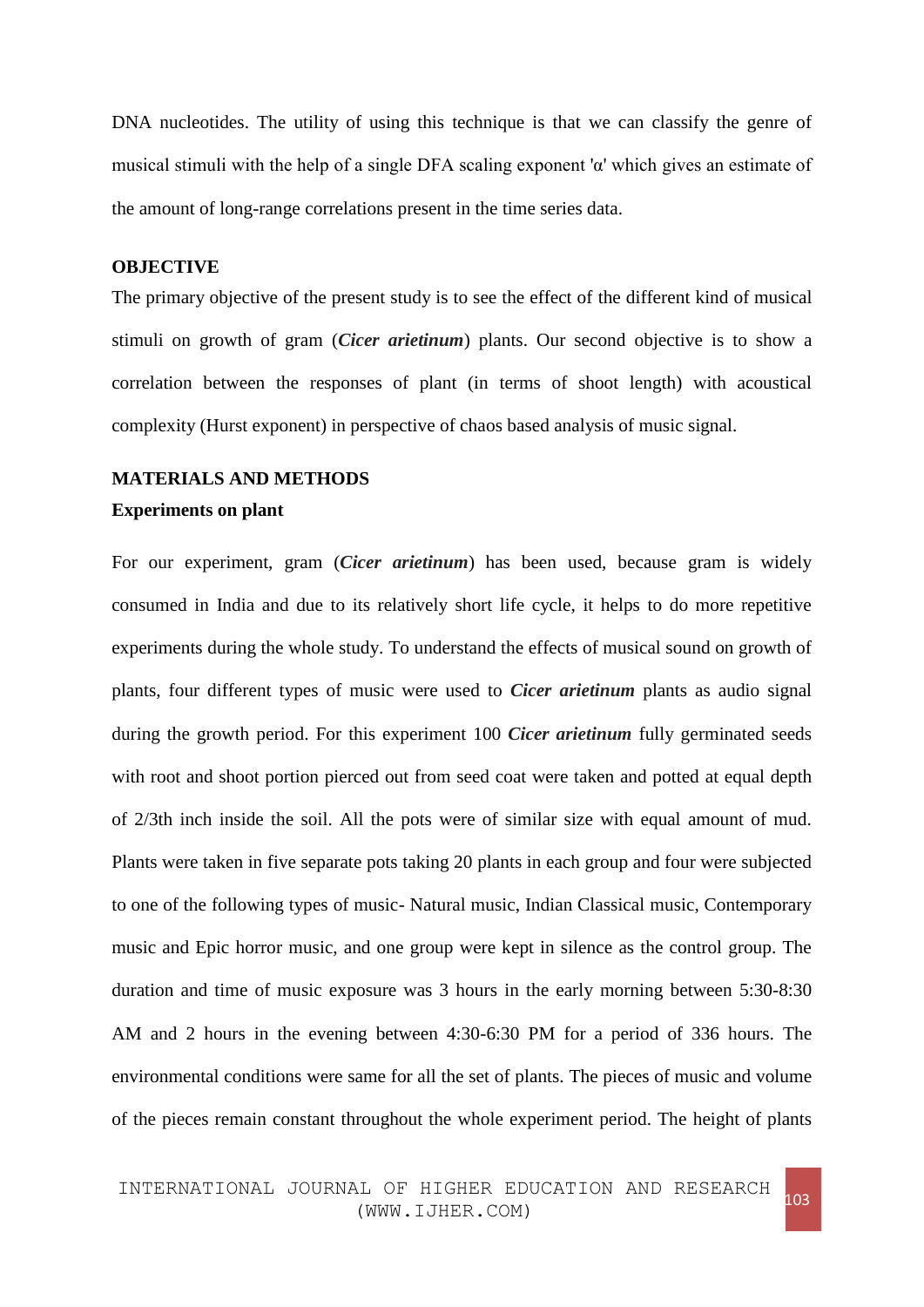was recorded with the help of a measuring scale in every 48 hours for regular basis till 336 hours, because after that the optimum growth of the plants occurred and no significant change was seen in plants. The experiments were repeated five times.

### **Correlation study**

The second experiment was on correlation study between plant growth and acoustical complexity. Four audio clips of 3 min each were taken in a way that they convey a variety of moods. All clips were used as arousal stimuli. All the signals are digitized at the rate of 22050 samples/sec 16 bit format. Each three minutes signal is divided into three equal segments of 60 seconds each. This was done to see the change of complexity in each time window for each clip.

DFA for a time series say  $\{t1; t2; t3; \ldots; t n\}$  can be computed by following:

Another series T as  $[T (1); T (2); T (3)$ ......T (N)],

 $T(k) = \sum_{i=1}^{k} (t_i - t_{mean})$ .  $t_{mean}$  denotes mean of the points in the series t.

The series T is under interest. Series T is sliced into threads of length N. Each thread must contain this same number of element which is N. For each of the N element thread, a line is fit which signifies the trend in the thread. The fit is called T n (k). The detrending is  $[T(k) [T_n(k)]^2$  which helps in calculation of RMS fluctuation.

$$
F(N) = \sqrt[2]{\frac{1}{n} \sum_{k=1}^{n} [T(k) - T_n(k)]^2}
$$
 is called root mean square fluctuation.

F (n) $\propto$  n<sup> $\alpha$ </sup>,  $\alpha$  is expressed as the slope of logarithmic plot of log [F(n)] versus log(n).

Obtained  $\alpha$  is the DFA value of a signal. It is called the DFA scaling exponent or the conventional Hurst Exponent (H) and it quantifies self-similarity and correlation properties of time series. As it suggests, a time series having has higher DFA scaling exponent is a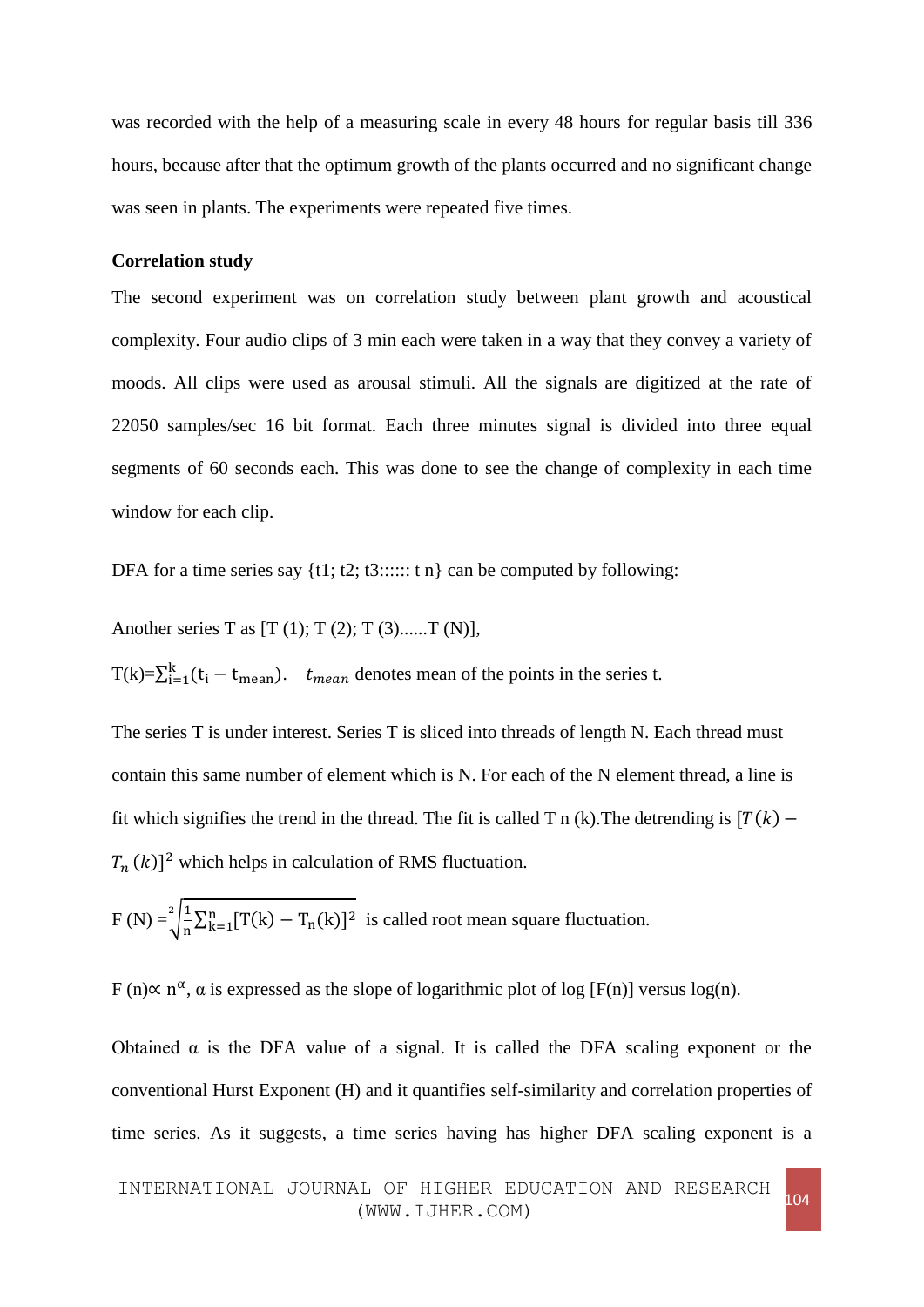symbolic quantification of presence of long range correlation. DFA quantifies complexity of using fractal property.

The scaling exponent  $\alpha$  denotes the following:

α< 0.5 anti-correlated

 $\alpha$ = 0.5 white noise

 $\alpha$  0.5 positive autocorrelation

 $\alpha=1$  1/f noise

 $\alpha$ =1.5 Brownian noise

The DFA exponent is the measure of long range temporal correlation (LRTC) present in a music signal.

#### **RESULTS**

## **Effect of music on plant growth**

The height of plants (shoot length) was recorded in every 48 hours for regular basis till 336 hours. The data helps to distinguish differences between shoot lengths of gram seedlings subjected to different kinds of music verses control after different time intervals like 48,96,144,192,240,288 and 336 hours. Each includes nature of music stimuli, variation of shoot length in cm. with time in hours for all 20 samples. Figure1 shows the average increase in shoot length of gram plants measured after distinct hours with different types of music treatments along with control. It is clear from the above figure that the average increases of shoot length in gram plants were highest in Indian Classical music treated plants, followed by Contemporary music, Natural music and Epic horror music till 336 hours. Interestingly throughout the whole experiments the average increase in shoot length of all untreated plants were much lower in compare to the music treated plants except Epic horror music stimulated plants, which showed lower growth rate than control group up to 144hours but after that suddenly the situation reversed. The maximum average increase of shoot lengths was noted after 96 hours with 2.64 times higher increase in Indian Classical music stimulated plants, 1. 93 times higher in Natural music and 1.56 times higher in Contemporary music treated plants as compared to control group. Throughout the whole experiments the Indian Classical music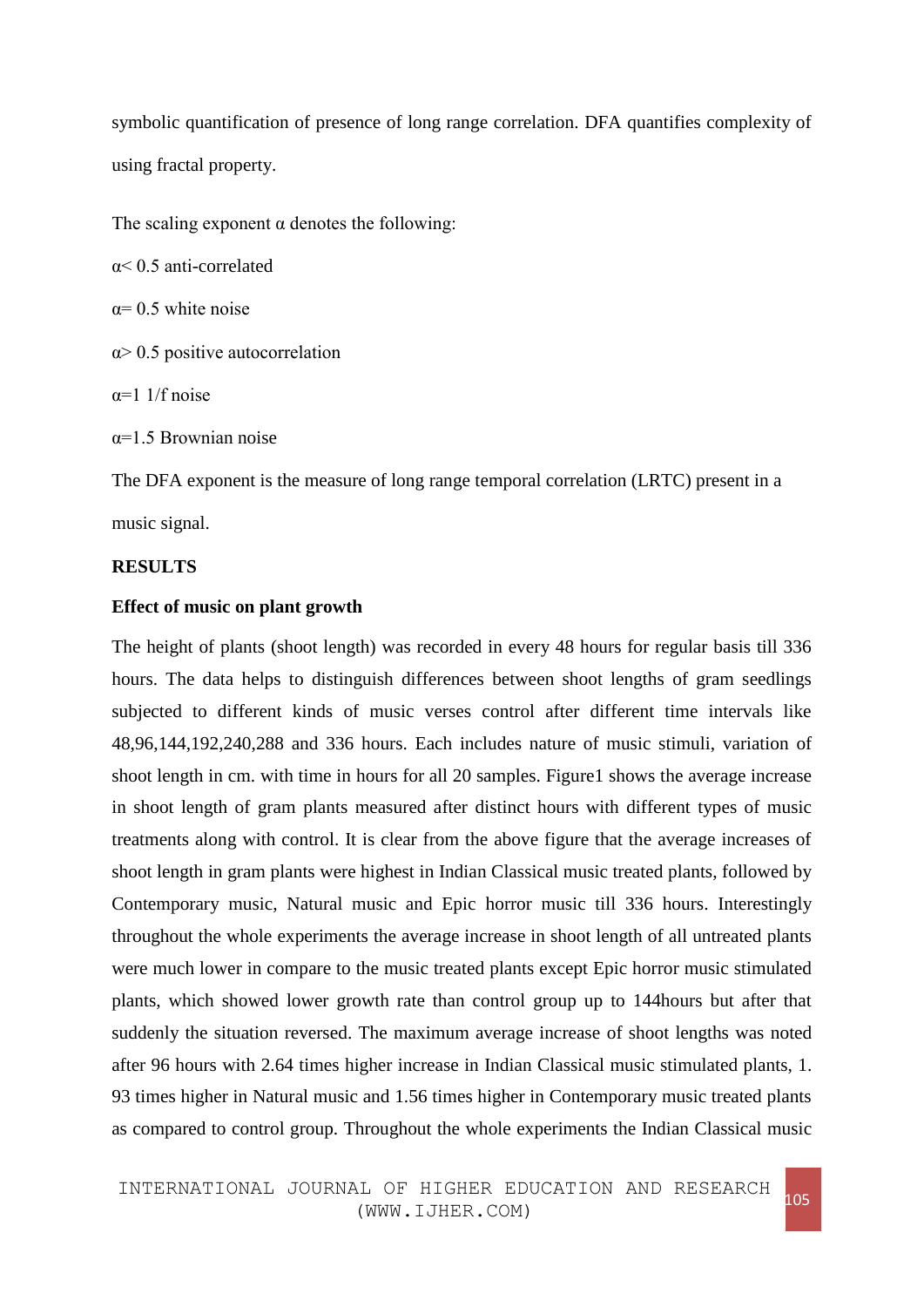stimulated plants showed the highest rate of increasing trend in shoot length. Statistically very high significant differences were noted in average increase of shoot length between each music treated and untreated group of plants (P<0.001)after 48,96,144,192,240,288 and 336 hours of time intervals.



**Figure – 1: Graph showing average increase in shoot length of control and four different music treated plants with time (Vertical bars represent means ± SD).**



**Figure – 2: DFA scaling Exponent of different music input and corresponding growth response of plants.**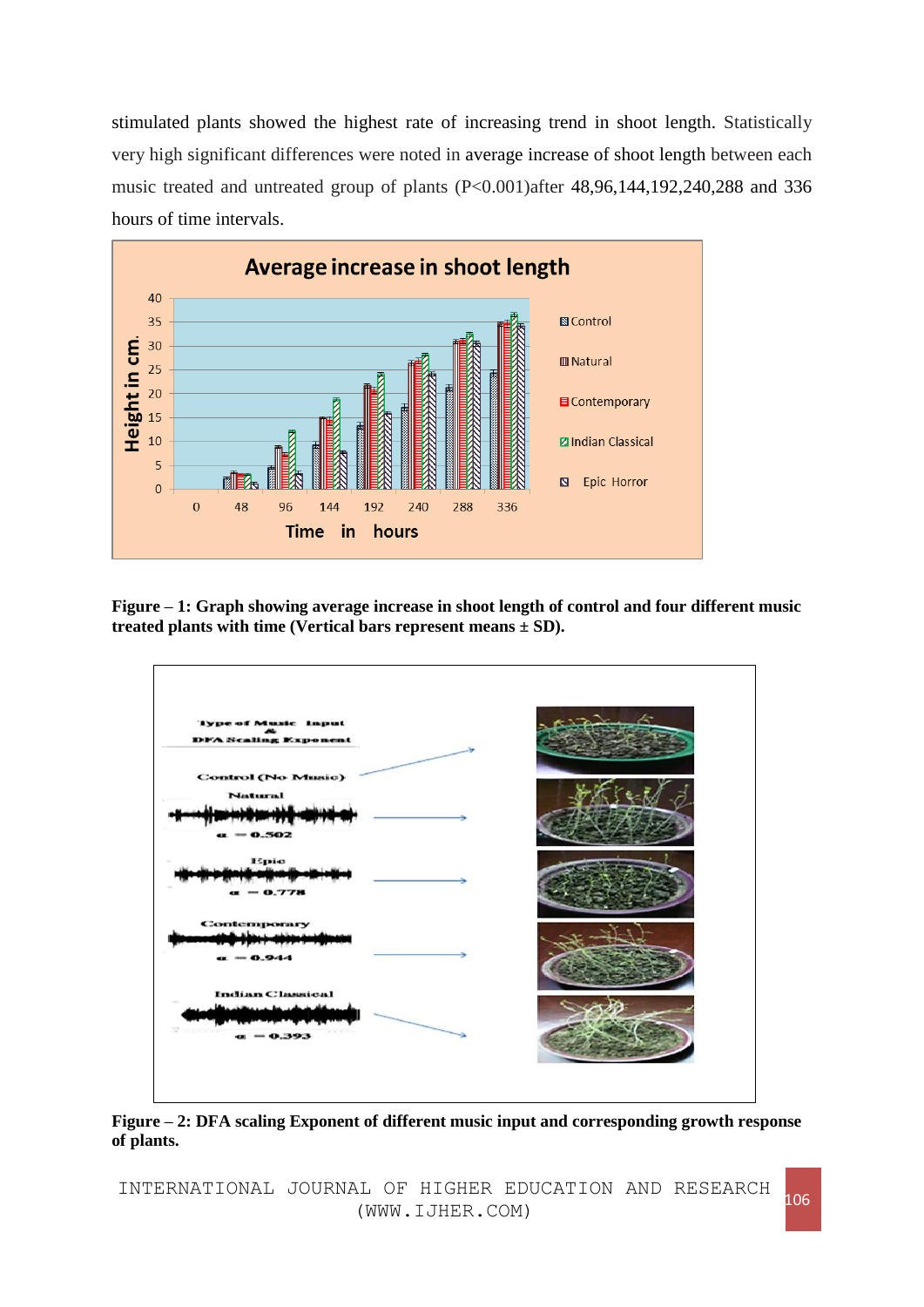

**Figure -3: Graph showing correlation between Hurst Exponents of four different kinds of music with maximum increase of shoot lengths of four different music stimulated plants in comparison to control (Vertical bars represent means ± SD).**

| Table - 1: Variation of DFA scaling exponent for the different parts of 4 clips |  |  |
|---------------------------------------------------------------------------------|--|--|
|---------------------------------------------------------------------------------|--|--|

|           | Clip 1( $\alpha$ ) | $R^2$ | Clip 2( $\alpha$ ) | $\mathbb{R}^2$ | Clip $3(\alpha)$ | $R^2$ | Clip 4( $\alpha$ ) | $\mathbb{R}^2$ |
|-----------|--------------------|-------|--------------------|----------------|------------------|-------|--------------------|----------------|
|           | Contemporary       |       | Natural            |                | Indian           |       | Epic               |                |
|           | music              |       | music              |                | Classical        |       | Horror             |                |
|           |                    |       |                    |                | music            |       | Music              |                |
| Part 1    | 1.01               | 0.004 | 0.494              | 0.011          | 0.264            | 0.007 | 0.764              | 0.006          |
| Part 2    | 0.960              | 0.007 | 0.515              | 0.026          | 0.336            | 0.002 | 0.812              | 0.002          |
| Part 3    | 0.863              | 0.002 | 0.498              | 0.061          | 0.388            | 0.005 | 0.758              | 0.003          |
| Average   | 0.944              |       | 0.502              |                | 0.393            |       | 0.778              |                |
| <b>SD</b> | 0.074              |       | 0.011              |                | 0.062            |       | 0.029              |                |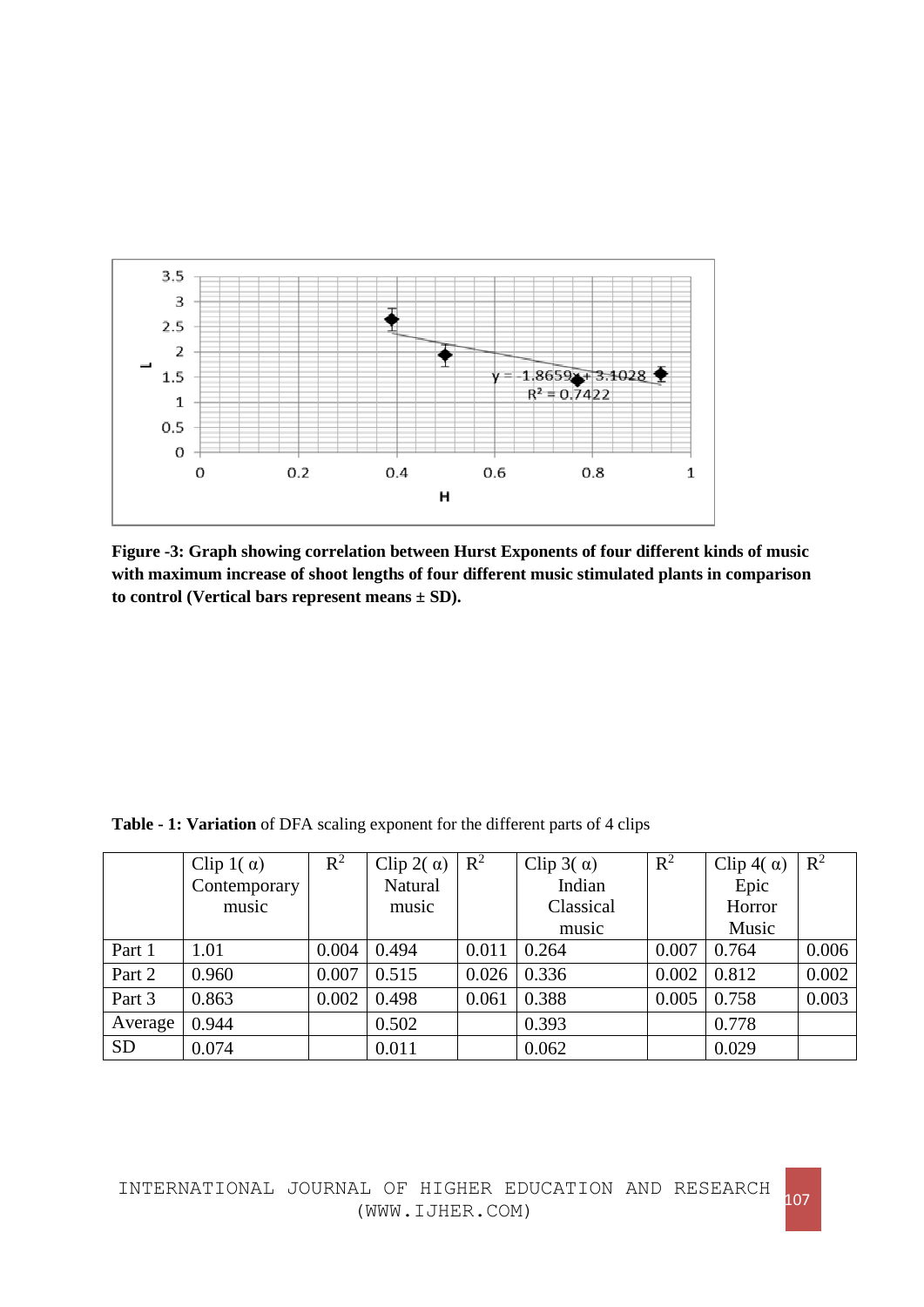| Music stimuli           |                       | Maximum increase of shoot length in |  |  |
|-------------------------|-----------------------|-------------------------------------|--|--|
|                         | <b>Hurst Exponent</b> | comparison to control               |  |  |
|                         |                       | In times                            |  |  |
| <b>Indian Classical</b> | 0.39                  | 2.64                                |  |  |
| Natural                 | 0.50                  | 1.93                                |  |  |
| Contemporary            | 0.94                  | 1.56                                |  |  |
| Epic Horror             | 0.77                  | 1.43                                |  |  |

**Table -2:** Values of Hurst Exponents of four different kinds of music along with maximum increase of shoot length of four different music stimulated plants in comparison to control

## **DFA scaling Exponent of different music input and growth response of plants**

DFA was applied on the extracted amplitude envelopes on a moving window basis with a window size of 60s taking an overlap of 50% between the windows. A single scaling exponent  $\alpha$  was obtained corresponding to each window of 60 seconds. The table1 shows the variation of Hurst Exponents for the four different clips used in our study along with the  $R^2$ values and also the averaged Hurst Exponent for each clip. It is clear from the table that each genre of music has its very specific pattern of scaling or self-similarity which leads to a complete distinctive pattern in their DFA scaling exponent. Herein lays the originality of that musical clip, each of which creates a completely different mood and ambiance very distinctive from the other, the basics of which are hidden in the complex waveform possessed by each. The clip used for Contemporary experiment has the highest order of self- similarity while the Indian Classical clip has the lowest degree of self- similarity. The clip with Natural sound and the Epic clip have LRTC which lies somewhere in between the two. This significant variation in the scaling pattern causes distinct differences in the perception of the living organisms that are made to listen to these clips. Figure 2 shows the DFA scaling Exponent of different music input and corresponding growth response of plants. The table 2 shows the value of the parameter (H) for four different kinds of music sample used as input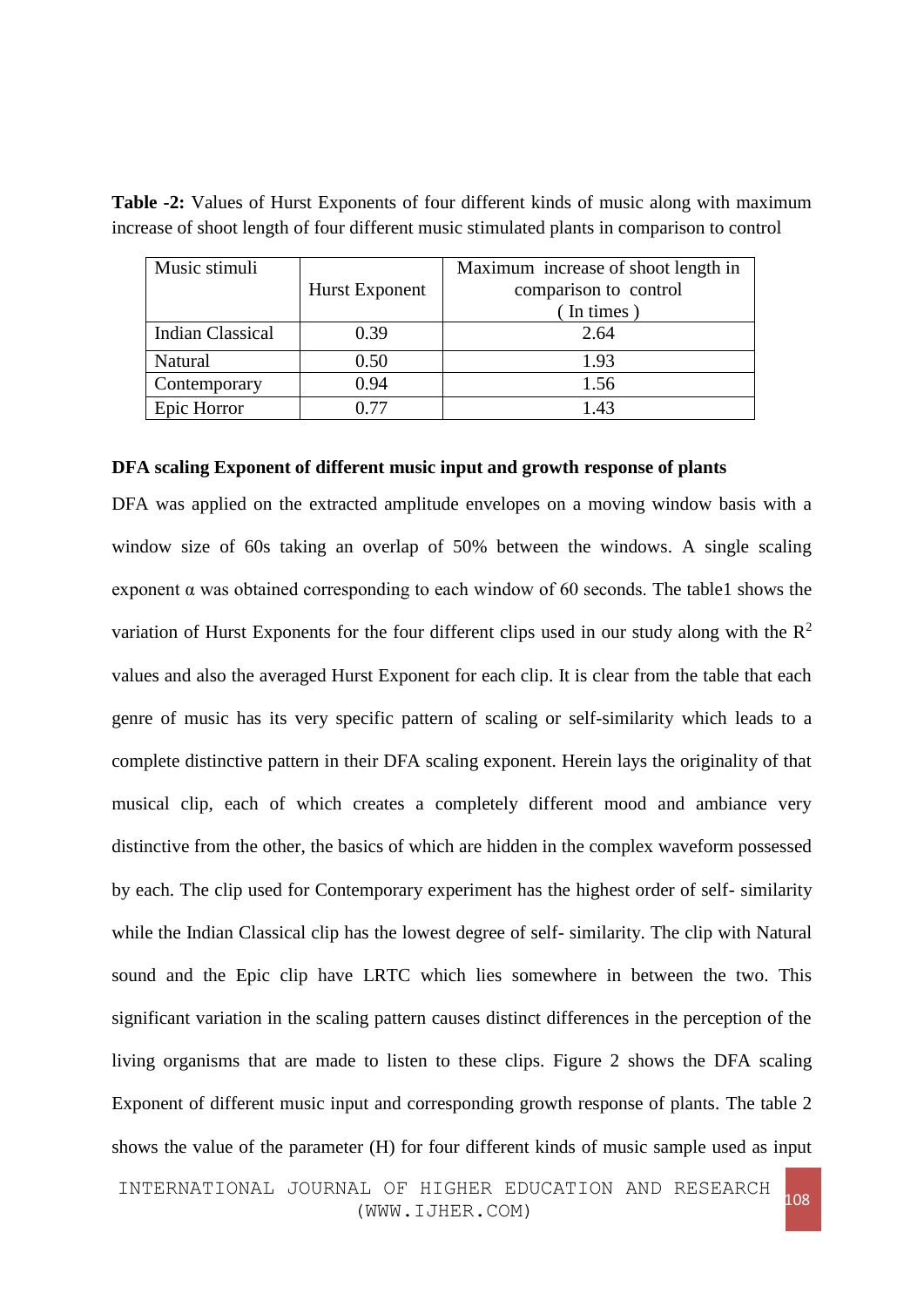and the corresponding maximum increase in shoot length of plants (in times)in comparison to control. We finally attempt to detect the degree of response of plants (in terms of growth of shoot length) with different types of music conventionally labelled as Indian Classical, Contemporary, Natural, Epic horror and acoustically characterized by a non-linear parameter (the implication of which have been elaborated earlier).The figure 3 (H/L) shows how the increase of shoot length L depends on Hurst exponent of music stimuli difficult speak for itself. This dependence is predominantly linear and since the value of H (as detailed earlier) decides whether this acoustics time series is of long range correlated one is characterize by the value of H. One may conclude that the absence of strong long range correlation in the acoustic feature of music sample may lead to higher response of plant so far as growth is concerned. In short, this experiment for the first time attempts to find a clue in terms of chaos based analysis of the acoustic sample. The response pattern of plants may provide a guideline for further research for proper understanding in detail the response of plant to music from a deeper scientific footing.

## **CONCLUSION**

From the above experiments and from their results we can say that definitely music plays an important role in the growth of gram plants. Plants can distinguish between different kinds of music and responses accordingly. In one word, the presence or absence of strong long range correlation in the acoustic feature of music sample may lead to lower or higher response of plants so far as growth is concerned.

#### **DISCUSSION**

The domain of response of plant to music stimuli is still unexplored. Although evidences have been accumulated in favour of not only significant growth of plant with plant stimuli but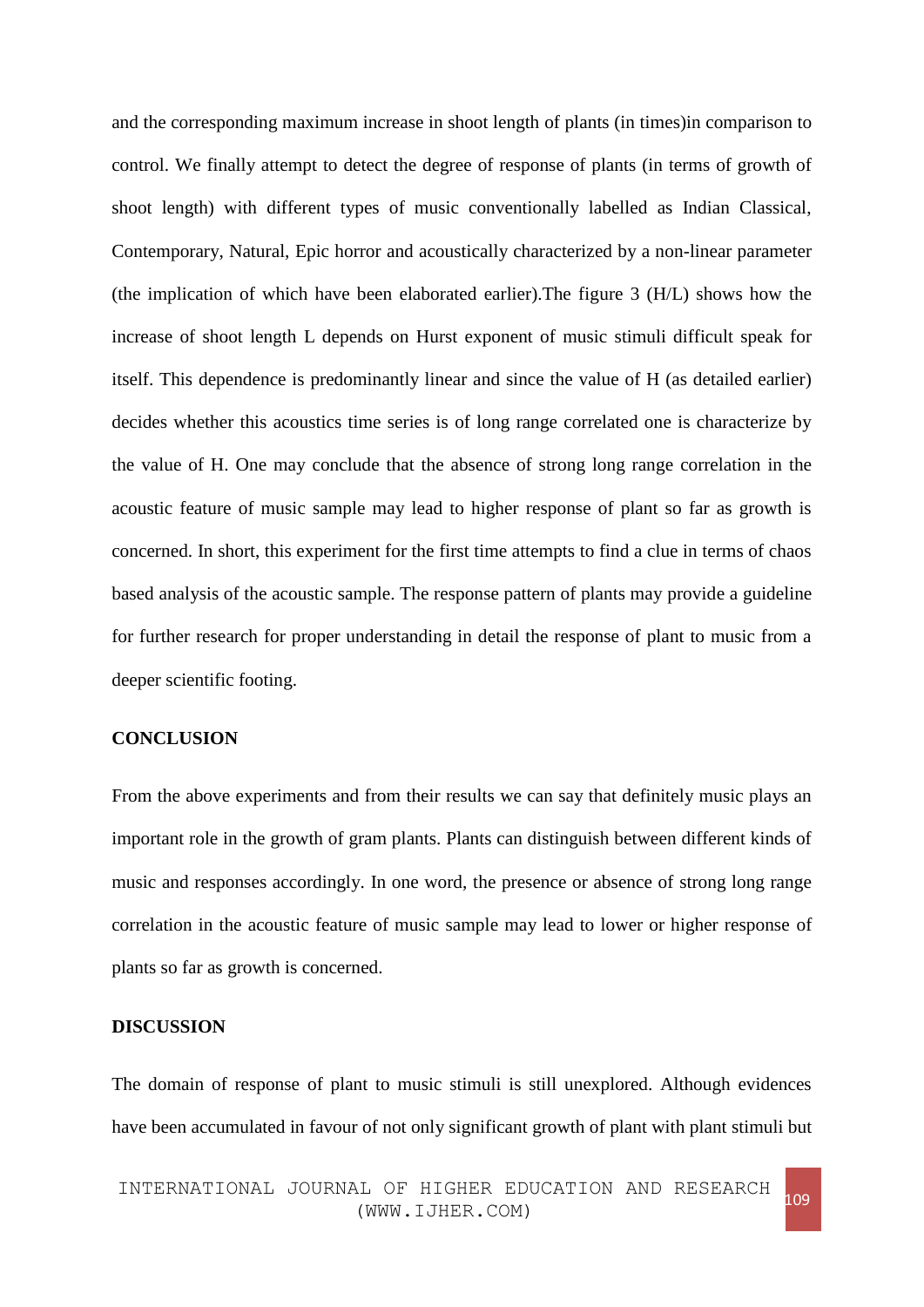also music specific growth is not rare. It is possible in light of recent developments in plant physiology as well as acoustical pinning of music stimuli, to explore the dynamics of plant growth from a scientific prospective. We present here a serious attempt to ascertain quantitatively in one hand a contribution of the music of different variety taking statistically significant number of samples, controls, as well as with unaltered environmental parameters, so that one can correlate the response with an acoustical parameter determined from a nonlinear chaos based signal processing methodology. It will not be irrelevant to mention that no serious attempt has been reported by physicist and botanist till date. This paper is essentially a report of our findings of rigorous experiments, considering all aspects elaborating above. This work provides first time some meaningful findings to be taken seriously for proper understanding about the impact of complex signal (music) on another complex system (plant).

#### **REFERENCES**

Bose, J. C. 1902.Response in the Living and Non-Living (Longmans, Green & Co., *London*, New York & Bombay).

Bose, J. C. 1926.The Nervous Mechanism of Plants (Longmans, Green & Co., *London*, New York & Bombay).

Chivukula, V. and Ramaswamy, S. 2014. Effect of Different Types of Music on *Rosa Chinensis* Plants, *International Journal of Environmental Science and Development,* **5,**431- 434.

Creath, K. and Schwartz, G.E. 2004. Measuring effects of music, noise, and healing energy using a seed germination bioassay, *J. Altern Complement Med*, **10,**113-122.

Hicks, C.1963.Growing Corn to Music, *Popular Mechanics*, **183,** 118-121.